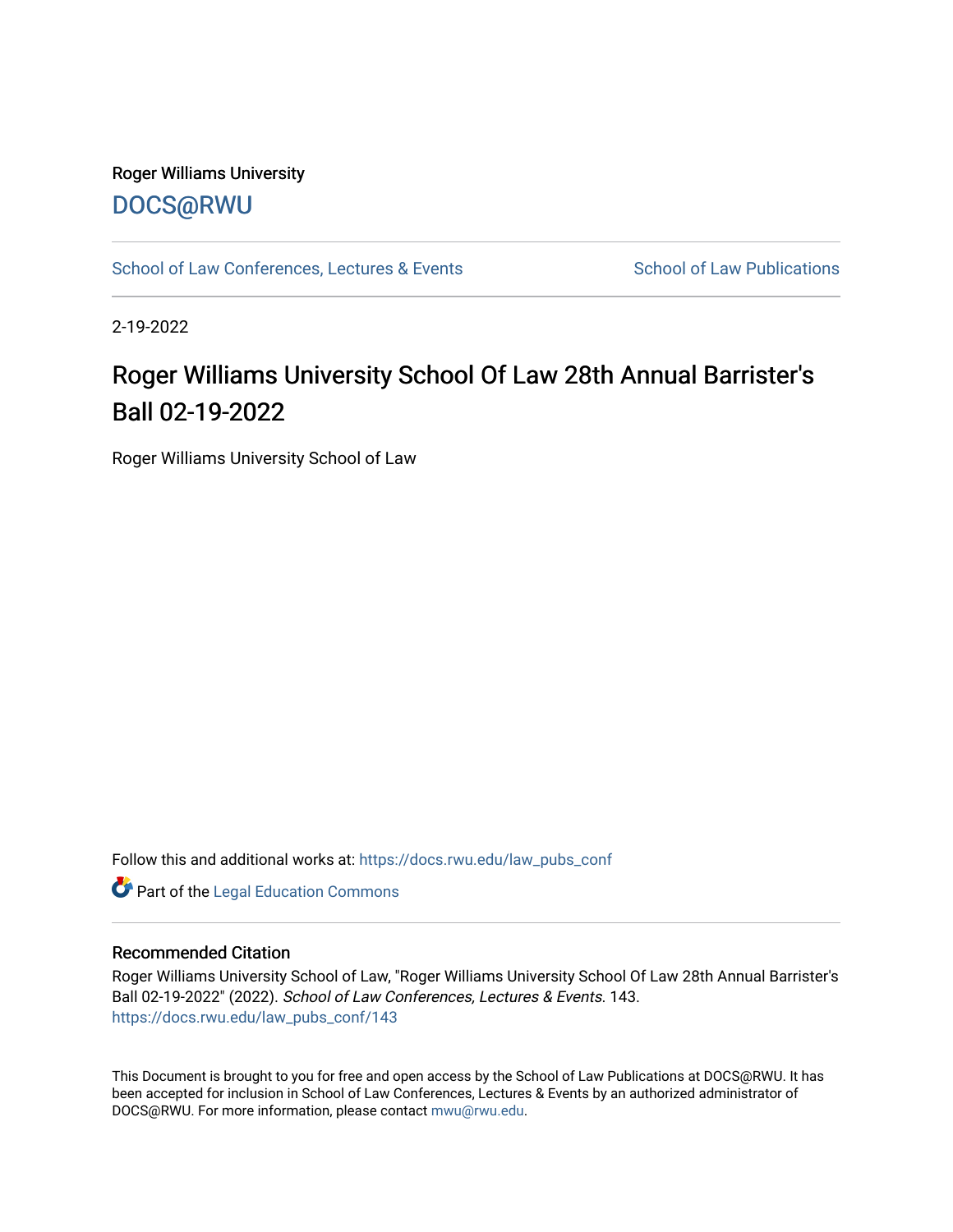12/7/21

# REMINDER…Reserve your ticket today!

### **ATTN: School of Law Faculty, Adjunct Faculty & Staff**

Please join our law students for the **28th Annual Barrister's Ball**. Come enjoy an evening that will begin with a reception\* followed by a three-course sit-down dinner and dancing with a DJ. There are a limited number of faculty, adjunct faculty, and staff complimentary tickets available. Complimentary tickets for faculty, adjunct faculty, and staff will be on a first-come basis; a wait-list will be taken thereafter. To sign up for your complimentary ticket, please complete this [form.](https://nam02.safelinks.protection.outlook.com/?url=https%3A%2F%2Fdocs.google.com%2Fforms%2Fd%2Fe%2F1FAIpQLScEgvEKiYD11l0G9Ypd_KKQ8D-bxIIM-O1axKZpLxHE1HbO3Q%2Fviewform&data=04%7C01%7Ckmacandrew%40RWU.EDU%7Cfc8996e021374d93833308d9b98b1338%7Cd84edea239e2410aa672331c49c8c4e2%7C0%7C0%7C637744829257108467%7CUnknown%7CTWFpbGZsb3d8eyJWIjoiMC4wLjAwMDAiLCJQIjoiV2luMzIiLCJBTiI6Ik1haWwiLCJXVCI6Mn0%3D%7C3000&sdata=4Jfh4RCuYBrvq0%2BNQhha9RvKc%2FPV8N%2FcJRP6bfBM4AA%3D&reserved=0)

# **Roger Williams University School of Law 28th Annual Barrister's Ball Sponsored by the Student Bar Association Saturday, February 19, 2022**

**6:00 – 7:00 PM Reception\* 7:00 PM Dinner, Awards & Dancing – Cash Bar**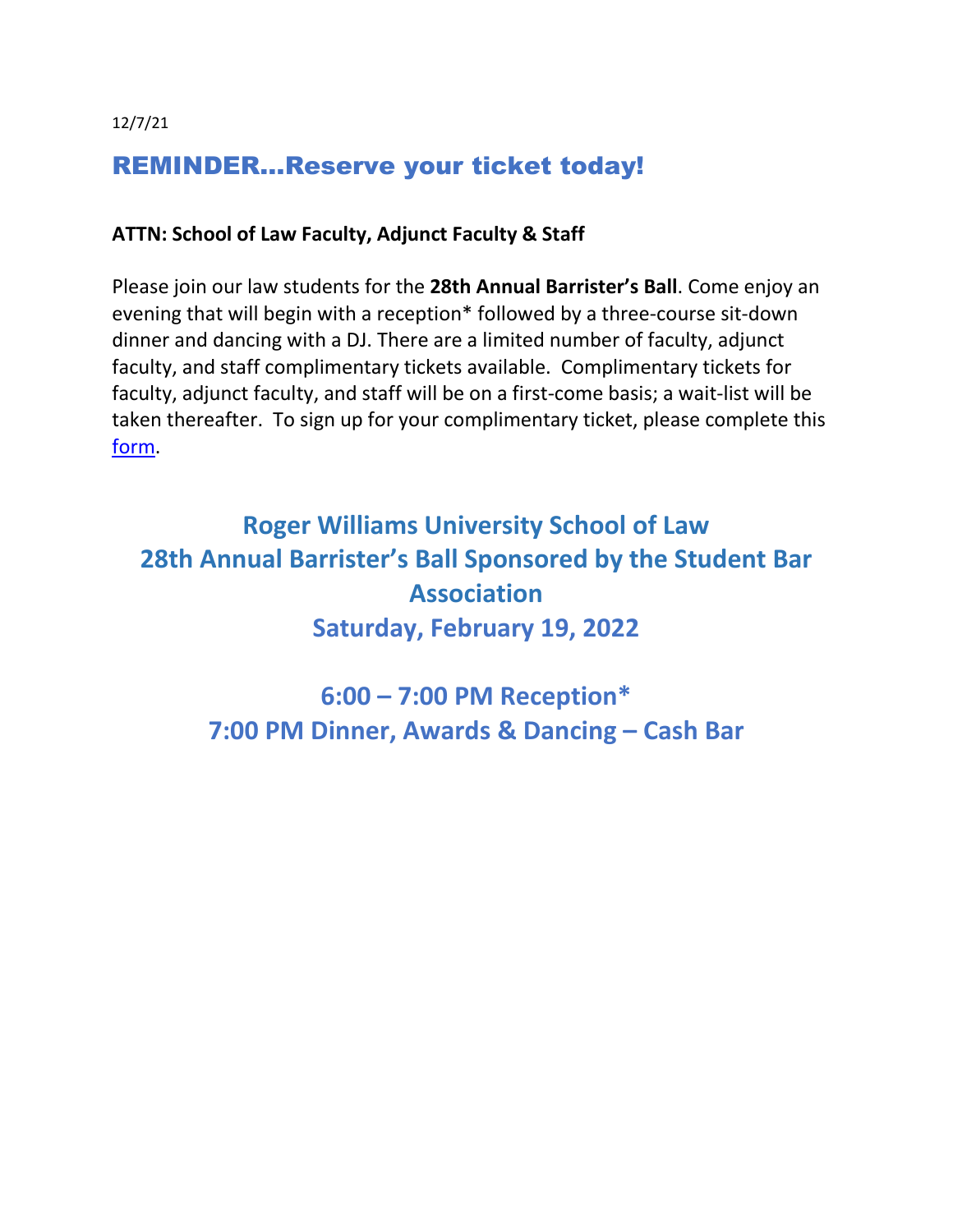

Guest tickets for faculty, adjunct faculty and staff will be **\$35 per ticket**. Registration for your guest ticket may be purchased [online.](https://nam02.safelinks.protection.outlook.com/?url=https%3A%2F%2Frwutickets.universitytickets.com%2Fw%2Fevent.aspx%3Fid%3D1837&data=04%7C01%7Ckmacandrew%40RWU.EDU%7Cfc8996e021374d93833308d9b98b1338%7Cd84edea239e2410aa672331c49c8c4e2%7C0%7C0%7C637744829257108467%7CUnknown%7CTWFpbGZsb3d8eyJWIjoiMC4wLjAwMDAiLCJQIjoiV2luMzIiLCJBTiI6Ik1haWwiLCJXVCI6Mn0%3D%7C3000&sdata=ripy%2FD7AJ7hs0oM8NLquhHeP5ujGcxlyoTlst18GsXE%3D&reserved=0) Payment for your guest is required when you make your reservation.

Please choose your entree selection when responding.

## *Entrée Selections:*

*Statler Chicken Breast - Pan-seared Chicken Breast with Wild Mushrooms and Herb Au Jus* 

*Asiago Crusted Salmon Served with Balsamic Reduction*